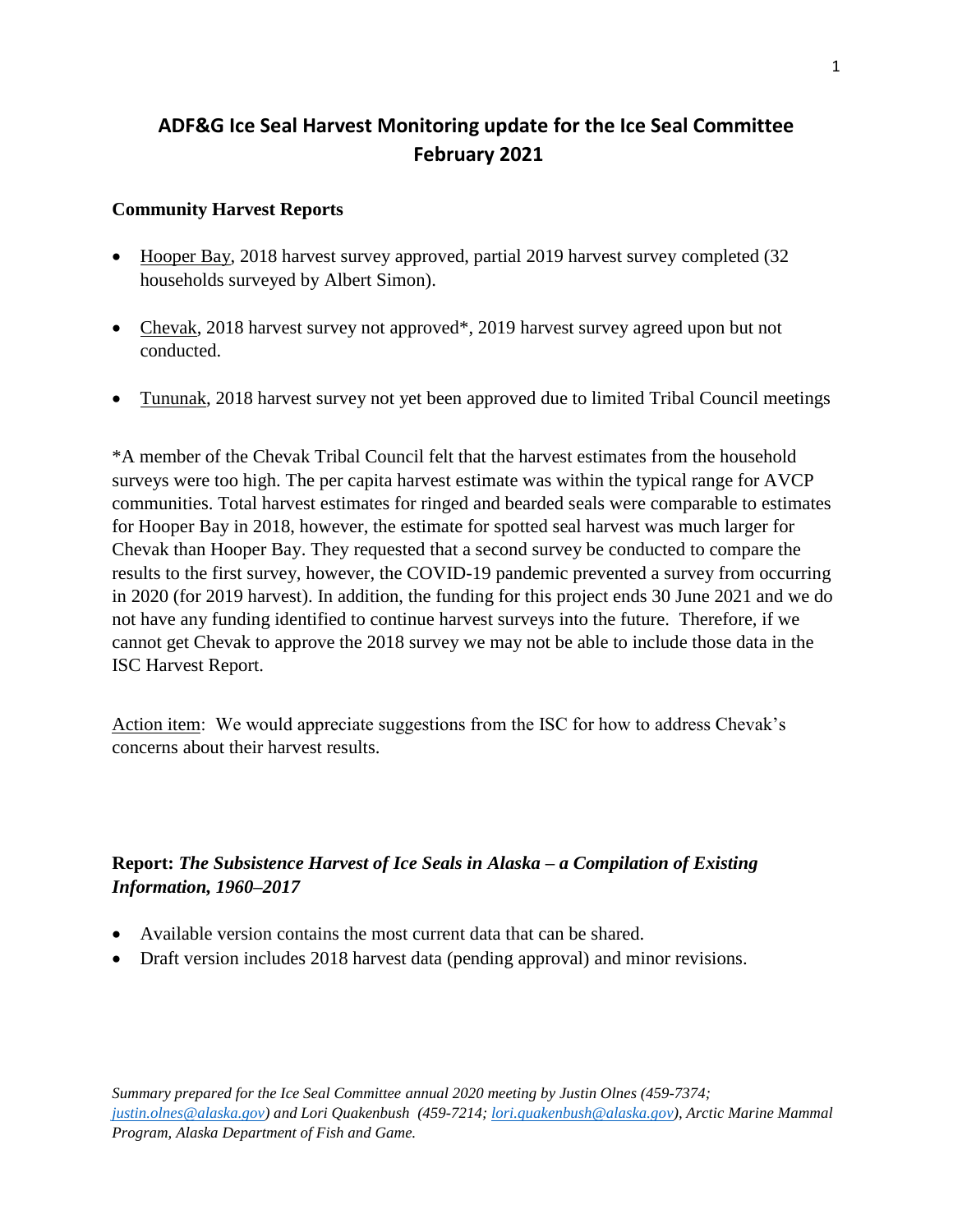**Current work: Detailed analysis of annual variability and trends in harvest among AVCP communities. What causes differences in harvest between years? Is harvest increasing or decreasing through time?**

**I. Bounty era (1962-1972):** Data collected during the bounty era includes more communities and consecutive years of data than any point after the bounty ended. Therefore, bounty data was used to explore historical and regional patterns in ice seal harvest (Figure 1).



Figure 1. The regional pattern in harvest for the AVCP region during the bounty era (1962 – 1972). Each gray dot is a community and when dots are above the horizontal line, they had above average harvest. When below the line, they had below average harvest. In some years (1965, 1970), all communities had above average harvest, and in other years (1967, 1968), all communities had below average harvest. Possible drivers of regional variability, as documented by John Burns in ADFG's Marine Mammal Reports, are provided.

**II. Comparing bounty era and more recent household surveys:** For some communities, harvest levels and human population were compared between the bounty era and more recent years when household surveys were conducted. All communities experienced population growth but varied regarding changes in total and per capita harvest.